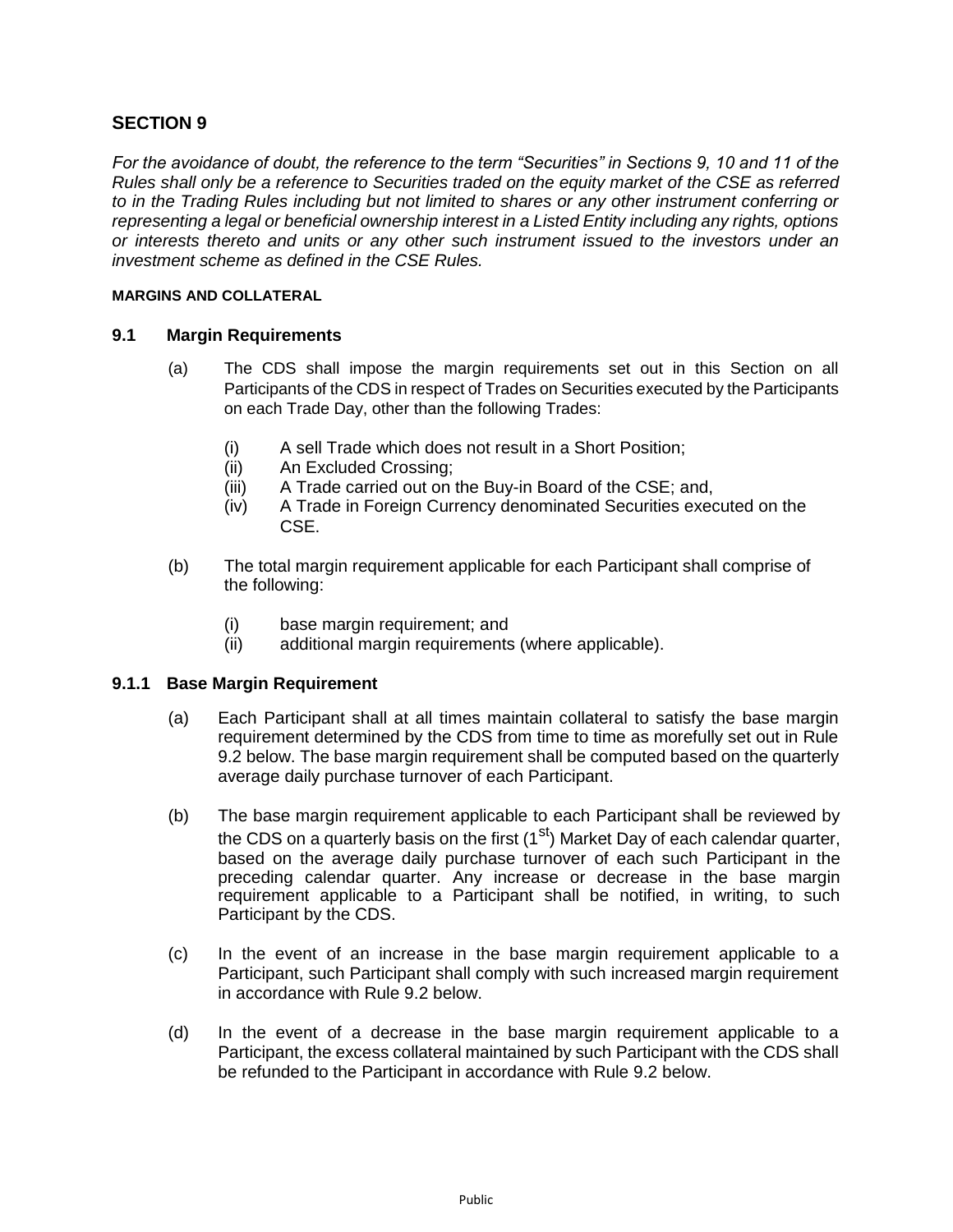## **9.1.2 Additional Margin Requirements**

- (a) In the event the base margin requirement set out in Rule 9.1.1 above is insufficient to satisfy the total margin requirement of such Participant in respect of Trades on a particular Trade Day, the CDS shall impose additional margin requirements on Participants as set out in Rule 9.1.2 (b) below.
- (b) The additional margin requirements shall comprise of the:
	- i. Initial margin requirement; and,
	- ii. Variation margin requirement;

which shall be computed based on the methodology determined by the CDS from time to time and notified to the Participants.

- (c) The additional margin requirement (if any) shall be communicated to the relevant Participants by the CDS at the end of each Trade Day (T).
- (d) The Participant shall take necessary steps to comply with such additional margin requirement in accordance with Rule 9.2 below.

## **9.2 Collateral**

### **9.2.1 General**

- (a) The Participants shall, at all times, ensure compliance with the margin requirements set out in Rule 9.1 above by maintaining sufficient collateral with the CDS in accordance with this Rule.
- (b) A Participant may obtain collateral from the relevant Account Holder/s of the CDS, to the extent of the margin requirements arising from the Trades carried out by such Account Holder/s, in satisfying the total margin requirements applicable to such Participant.

### **9.2.2 Form of Collateral**

The Participant shall furnish collateral to the CDS in the form of cash and/or an irrevocable and unconditional bank guarantee obtained from a commercial bank licensed by the Central Bank of Sri Lanka, acceptable to the CDS.

### **9.2.3 Manner of Furnishing Collateral**

- (a) Subject to Rule 9.2.3 (c) below, the Participants shall furnish the required collateral to the CDS in fulfilment of margin requirements set out in Rule 9.1 above in the following manner:
	- (i) The base margin requirement shall be initially fulfilled by the Participant by furnishing the collateral by 14:30 hours on the second Market Day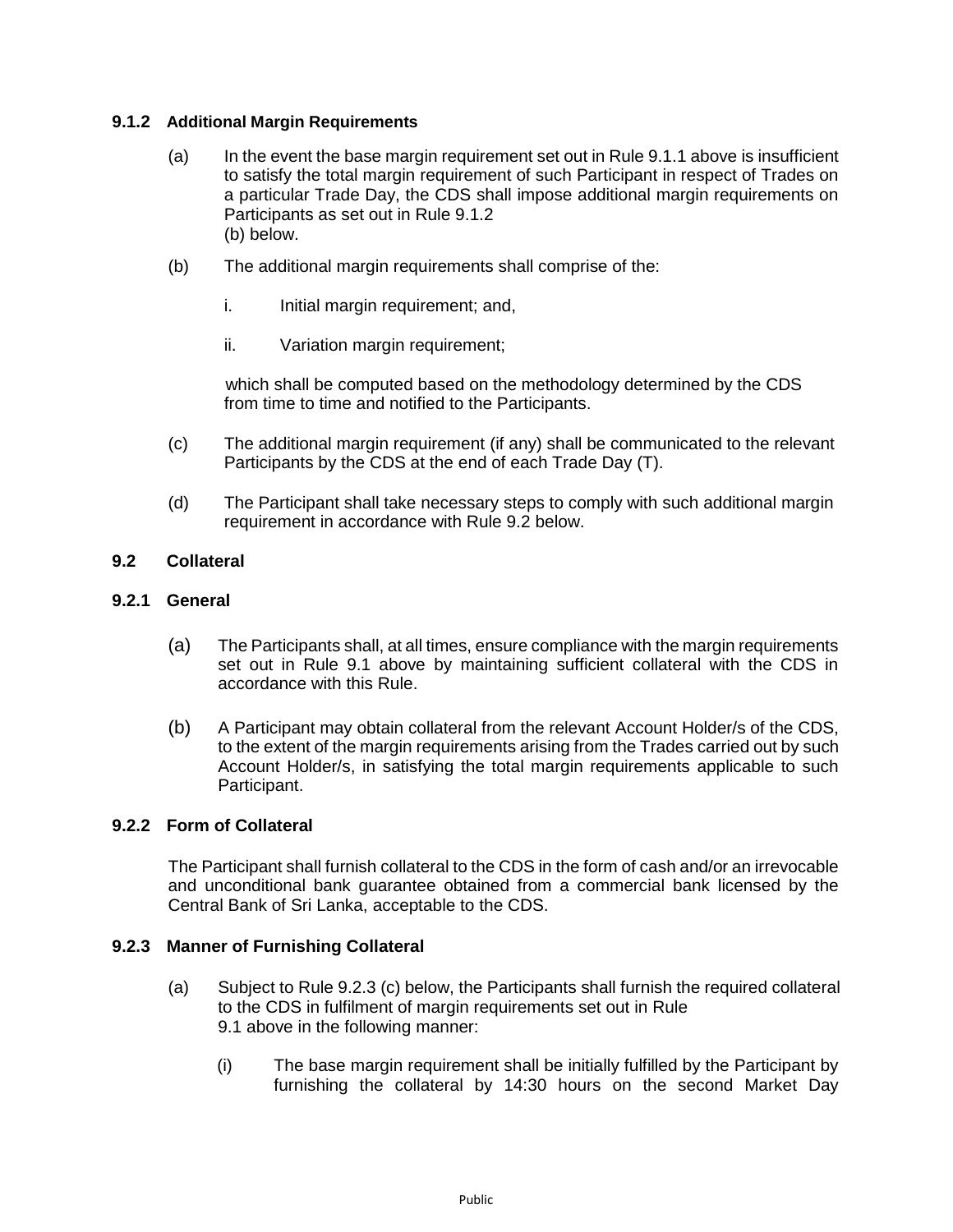immediately following the date of notification by the CDS requesting for the furnishing of such collateral.

- (ii) In respect of any increase to the base margin requirement, the Participant shall furnish the collateral by 14:30 hours on the second Market Day immediately following the date of notification by the CDS of the increase to the base margin requirement.
- (iii) In respect of any additional margin requirement, the Participant shall furnish the collateral by 10:30 hours on the Market Day immediately following the date of notification by the CDS of the additional margin requirement.
- (b) Any cash collateral furnished by a Participant in fulfilment of margin requirements set out in these Rules shall be deposited into an account maintained by the CDS in a settlement bank for the specific purpose of margin utilization.
- (c) In the event of Custodian Trades, the collateral shall be furnished to the CDS in the manner set out below:
	- (i) Each Custodian Bank shall furnish to the CDS collateral in fulfilment of the margin requirements applicable to Trades affirmed by such Custodian Bank in terms of Rule 10.5 of these Rules. The Custodian Bank shall furnish such collateral to the CDS by 10.30 hours on T+2.
	- (ii) In the event of a rejection of a purchase transaction by a Custodian Bank in terms of Rule 10.5 of these Rules, the Stockbroker Participant, through whom such purchase transaction was carried out, shall furnish collateral to the CDS in fulfilment of the margin requirements applicable to such purchase transaction by 10.30 hours on T+2
	- (iii) In the event a Custodian Bank affirms a purchase transaction which was initially rejected by such Custodian Bank in accordance of the Rule 10.5 (d) of these Rules, such Custodian Bank shall forthwith furnish the collateral in fulfilment of the margin requirements applicable to such purchase transaction in accordance with Rule 9.1 above by 10.30 hours on T+2.

## **9.2.4 Requirement to Replenish Collateral**

In the event the CDS utilizes, in full or in part, any collateral furnished by a Participant for a settlement failure, such Participant shall replenish the collateral utilized by the CDS forthwith, upon same being notified to the Participant by the CDS.

### **9.2.5 Returning of Excess Collateral and Interest**

(a) Any cash collateral furnished by a Participant in respect of a Trade, to the extent not utilized for the purpose of settling all payment obligations of the Participant and/or its client in respect of such Trade (excess cash collateral), shall be returned by the CDS upon a written request being made by the Participant, provided however that if the Participant has not provided adequate collateral in respect of its other Trades, the CDS may retain, from such excess cash collateral, any amount